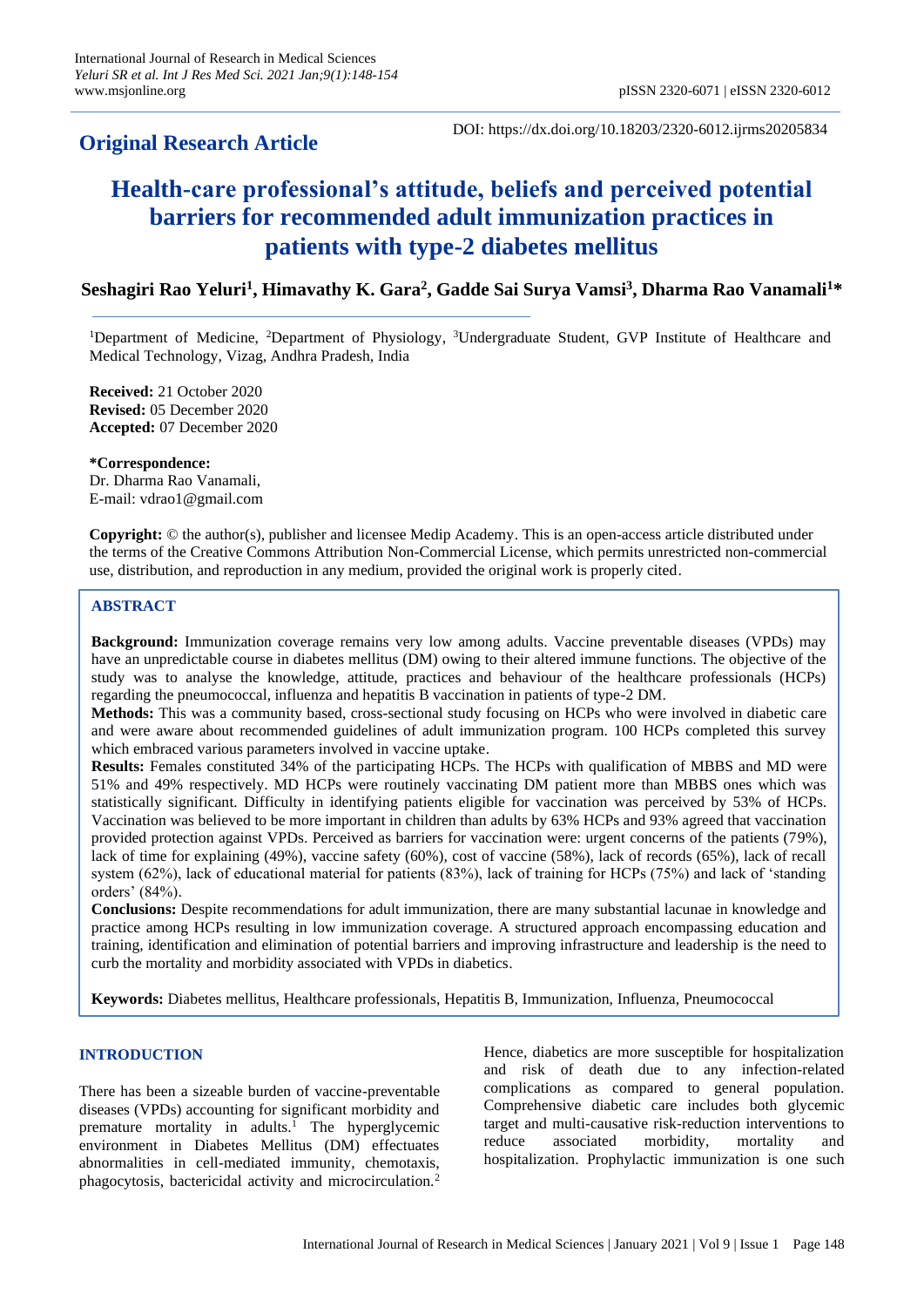recommended cost-effective preventive diabetic care service.<sup>3,4</sup>

Pneumococcal and influenza infections have unpredictable aggressive clinical course in diabetics.<sup>5</sup> Also, they are at risk for hepatitis-B due to exposure to assisted blood glucose monitoring devices and diabetic care equipment. $\frac{6}{6}$  Vaccination in diabetics has potential to enhance herd immunity, interrupt disease transmission, boost infection control, and lessen the rate of hospitalization and mortality. Both pneumococcal and influenza vaccination has been associated with lower rates of pneumonia and mortality.<sup>7</sup> Despite recommendations, poor vaccine uptake for influenza and pneumococcus has been observed in diabetics.<sup>8-10</sup> Successful immunization coverage requires forefront, interest and commitment by healthcare professionals (HCPs) whose recommendations can instigate awareness and demand for vaccination in diabetics for better health outcomes.<sup>9</sup> Sensitization towards evidence-based vaccination practices amongst HCPs may help to achieve targeted vaccine uptake.

There exists paucity of substantial published data quantifying VPDs and vaccine uptake in diabetics in India. Rapidly changing epidemiology of DM and present constellation of potential VPD-associated morbidity and mortality necessitate effective education, communication and surveillance regarding vaccine uptake and its determinants in both patients and HCPs.<sup>11,12</sup> Adult immunization in immunologically vulnerable diabetics still remains a need to be addressed.<sup>13</sup> As HCPs play a key role in ensuring continuity of care, the study aimed to analyse the knowledge and practices of adult immunization practices in diabetics by HCPs and the potential barriers faced by them.

# **METHODS**

This was a community based, cross-sectional study among the HCPs involved in treatment and management of patients with type-2 DM. The survey was conducted between May 2019 to June 2019 by Department of General Medicine, Gayatri Vidya Parishad Institute of Healthcare and Medical Technology in the city of Visakhapatnam. The approval of the study protocol was obtained from the Institutional Ethical Committee. The required study participants were randomly selected across various clinics, hospitals and healthcare centres of the city. Participation in the survey was voluntary. After acquainting them with the purpose of the study, informed written consent was obtained, assuring them confidentiality. No incentive or rewards was offered for participation in this study.

# *Inclusion criteria*

The inclusion criteria for the HCPs were (a) minimum qualification of MBBS (b) minimum duration of practice of one year (c) active involvement in initiation, intensification and optimization of treatment in patients with type-2 DM and (d) minimum visits of 10 diabetic patients/month. HCPs with practice period of less than one year, not involved in treatment or management of type-2 DM patients and refusal for participation were excluded from the study. Initial screening of HCPs was done to determine their participation in the study.

# *Exclusion criteria*

Those who didn't meet inclusion criteria were excluded from the study.

In view of dearth of substantial data about vaccination practices in Indian scenario, the sample size for this study was restricted to 100 participants.

Each of the participants was asked to fill the survey questionnaire which obtained the following information: 1) demographics details 2) knowledge about adult vaccination in DM 3) his/her vaccination practices 4) beliefs and attitudes towards vaccination 5) barriers encountered for vaccinating diabetic patients. They were also requested to provide any suggestions to improve vaccination rates in diabetic population. The demographic details comprised of information about age, gender, education qualification and duration of practice in management of type-2 DM patients.

The survey questionnaire comprised of questions for HCPs which embraced the knowledge, practices and barriers for pneumococcal, influenza and hepatitis-B vaccination in adults with type-2 DM based on previous studies.<sup>11,12</sup> The questions were designed based on logic framework for vaccine preventable diseases, provided by Centres for Disease Control and Prevention (CDC) based "The Guide to Community Preventive Services", developed under the leadership of Task Force on Community Preventive Services. 14,15 The design had taken into consideration the following aspects: (a) provider-based Perception (e.g. vaccine efficacy, vaccine safety), (b) provider-based barriers (e.g. lack of time, tracking of vaccine status, patient's refusal), (c) improved access to vaccination services (e.g. cost efficacy, reimbursement, maintenance of adequate vaccine stock), (d) provider-based interventions (e.g. training, education, reminder system) and (e) enhancing community demand for vaccination (e.g. patient education, patient recall system, patient-held medical records).

It took approximately 10-15 minutes to complete the survey questionnaire. It was ensured that the participant answered each question before moving on to the next. Any queries regarding survey questions were assisted.

# *Data analysis*

The data collected was organised in Microsoft Excel worksheet and statistical analysis was done with the help of Statistical Package for Social Sciences (SPSS) version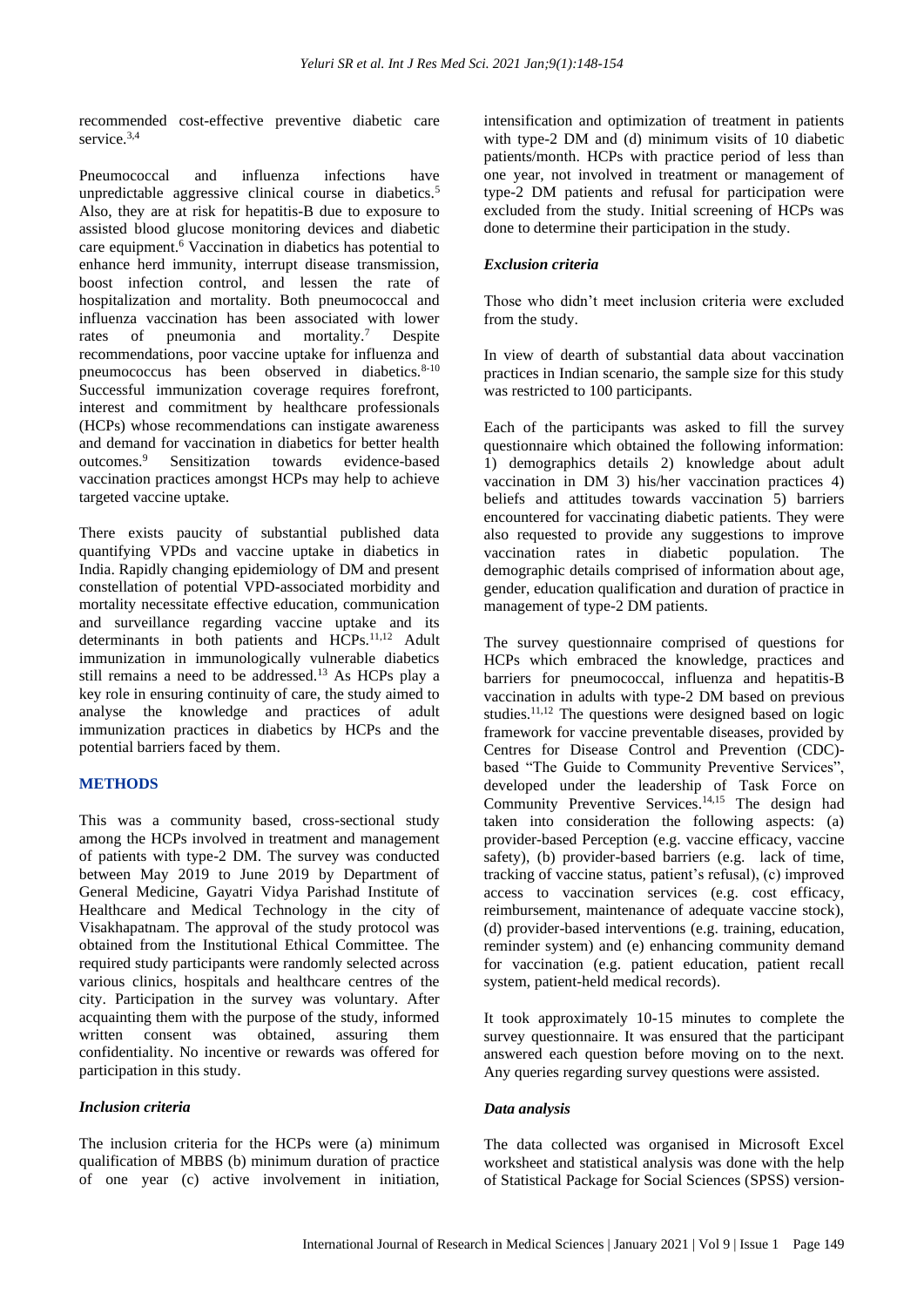24. Categorical variables were computed as frequencies (N) and percentages (%) and were analysed by Fisher Exact test to determine statistical significance. Quantitative variables were expressed as mean and standard deviation (SD). P value less than 0.05 was set as level of statistical significance.

#### **RESULTS**

In the present study, females constituted 34% of the participating HCPs (Table 1). The youngest age of the participant was 27 years and the eldest one was of 64 years with the mean age being 45.23±12.23 years. The HCPs with qualification of MBBS and MD were 51% and 49% respectively.

The practices of HCPs regarding pneumococcal, influenza and hepatitis vaccination as per recommended guidelines in patients with type-2 DM are displayed in Table 2. MD HCPs recommendations and encouragement for diabetics for pneumococcal and hepatitis vaccination were statistically significantly higher than MBBS ones. There was no statistical difference in recommendations and encouragement for diabetics for influenza vaccination. Adult patients were routinely vaccinated more by MD professionals as compared to MBBS which was statistically significant. However, vaccination at patient's request was almost same by both groups.

#### **Table 1: Demographic features of the HCPs participated in the study.**

| <b>Variable</b>                 | <b>Percentages</b>  |
|---------------------------------|---------------------|
| Gender                          |                     |
| Males                           | 66%                 |
| Females                         | 34%                 |
| <b>Qualification of HCPs</b>    |                     |
| <b>MBBS</b>                     | 51%                 |
| MD                              | 49%                 |
| Age (in years)                  | $45.23 \pm 12.23$ * |
| Duration of practice (in years) | $12.42 + 5.35*$     |
| *expressed as $M$ ean+SD        |                     |

\*expressed as Mean±SD.

The attitudes and beliefs of HCPs regarding pneumococcal, influenza and hepatitis vaccination as per recommended guidelines in patients with type-2 DM was represented in Table 3. 52% HCPs found difficulty in identifying eligible patients for vaccination. 63% believed vaccination was more important for children than adults. However, 93% confirmed that vaccination in diabetics would offer protection against VPDs. Only 23% supported involvement of nurse for vaccination without direct instructions from doctors to save time and improve vaccine uptake.

# **Table 2: Practices of HCPs regarding pneumococcal, influenza and hepatitis vaccination as per recommended guidelines in patients with type-2 DM.**

| <b>Variable</b>                                    | MBBS HCPs, $N$ $(\% )$ | MD HCPs, $N$ (%) | P value $#$ |  |  |
|----------------------------------------------------|------------------------|------------------|-------------|--|--|
| <b>HCPs recommending DM patients for</b>           |                        |                  |             |  |  |
| Pneumococcal vaccination                           | 34 (66.66)             | 46 (93.87)       | $0.0009*$   |  |  |
| Influenza vaccination                              | 42 (82.35)             | 46 (93.87)       | 0.1222      |  |  |
| Hepatitis vaccination                              | 34 (66.66)             | 40(81.63)        | $0.0196*$   |  |  |
| During the visit, HCPs encouraging DM patients for |                        |                  |             |  |  |
| Pneumococcal vaccination                           | 29 (56.86)             | 43 (87.75)       | $0.0007*$   |  |  |
| Influenza vaccination                              | 40 (78.43)             | 45 (91.83)       | 0.0916      |  |  |
| Hepatitis vaccination                              | 30 (58.82)             | 40(81.63)        | $0.0165*$   |  |  |
| <b>HCPs routinely vaccinating</b>                  |                        |                  |             |  |  |
| 1. All patients $\geq 65$ years with               |                        |                  |             |  |  |
| Pneumococcal vaccination                           | 2(3.92)                | 15(30.61)        | $0.0004*$   |  |  |
| Influenza vaccination                              | 2(3.92)                | 16(32.65)        | $0.0002^*$  |  |  |
| Hepatitis vaccination                              | 1(1.96)                | 13(26.53)        | $0.0003*$   |  |  |
| 2. Adult patients <65 years with DM                |                        |                  |             |  |  |
| Pneumococcal vaccination                           | 1(1.96)                | 12 (24.49)       | $0.0008*$   |  |  |
| Influenza vaccination                              | 1(1.96)                | 14 (28.57)       | $0.0002*$   |  |  |
| Hepatitis vaccination                              | 1(1.96)                | 10(20.40)        | $0.0035*$   |  |  |
| 3. At patient's request                            |                        |                  |             |  |  |
| Pneumococcal vaccination                           | 50 (98.03)             | 48 (97.96)       |             |  |  |
| Influenza vaccination                              | 50 (98.03)             | 48 (97.96)       |             |  |  |
| Hepatitis vaccination                              | 50 (98.03)             | 48 (97.96)       |             |  |  |

#- p value is estimated using Fisher Exact test, \*- p<0.05, statistically significant.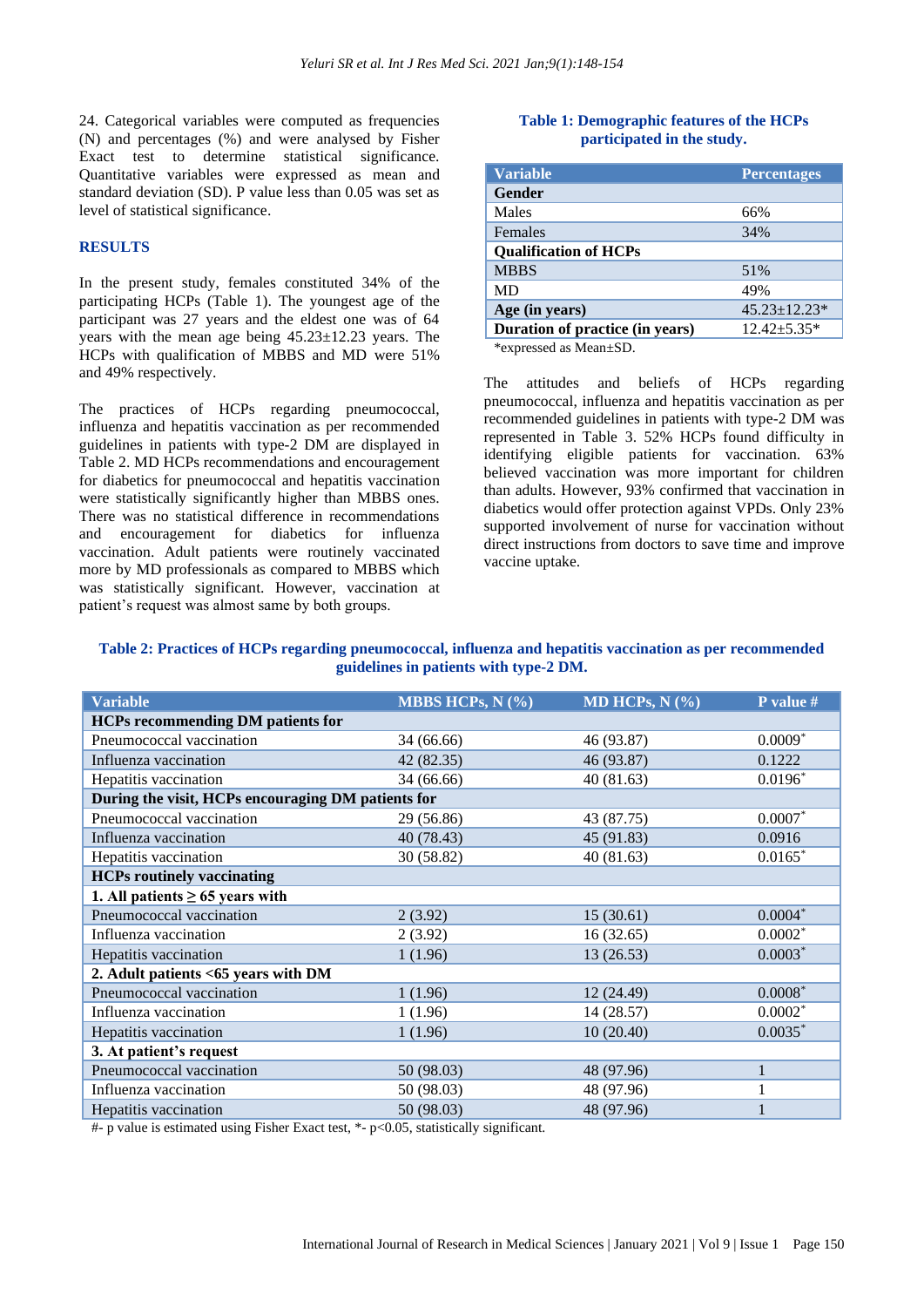| <b>Variable</b>                                                                                                                                                                     |     | Agreed Nor agreed/nor disagreed Disagreed |     |
|-------------------------------------------------------------------------------------------------------------------------------------------------------------------------------------|-----|-------------------------------------------|-----|
| It is difficult to identify eligible patients for vaccination                                                                                                                       | 52% | 37%                                       | 11% |
| Vaccination in more important for children than adults                                                                                                                              | 63% | 17%                                       | 20% |
| Healthy individuals don't need any vaccine inspite of<br>recommended guidelines                                                                                                     | 7%  | 74%                                       | 19% |
| Recommended vaccination schedule would offer protection from<br>vaccine preventable diseases in diabetics                                                                           | 91% | $\theta$                                  | 9%  |
| Pneumococcal, influenza and hepatitis vaccination in DM<br>patients won't be effective                                                                                              | 4%  | 80%                                       | 16% |
| Pneumococcal, influenza and hepatitis vaccination in DM<br>patients might interfere with current medication                                                                         | 9%  | 59%                                       | 32% |
| Pneumococcal, influenza and hepatitis vaccination in DM<br>patients might worsen existing health condition                                                                          | 6%  | 75%                                       | 19% |
| Allowing nurses to provide the vaccine to patients without direct<br>physician involvement at the time of vaccination would be<br>effective to save time and help in vaccine uptake | 23% | 59%                                       | 18% |

# **Table 3: Attitudes and beliefs of HCPs regarding pneumococcal, influenza and hepatitis vaccination as per recommended guidelines in patients with type-2 DM.**

# **Table 4: The barriers perceived by HCPs for pneumococcal, influenza and hepatitis B vaccination practices as per recommended guidelines in patients with type-2 DM.**

| <b>Variable</b>                                                                       |     | <b>Agreed Nor agreed/nor disagreed</b> | <b>Disagreed</b> |
|---------------------------------------------------------------------------------------|-----|----------------------------------------|------------------|
| Urgent concerns of the patient dominate the visit                                     | 79% | 14%                                    | 7%               |
| Lack of time to discuss about vaccination with patients                               | 49% | 22%                                    | 29%              |
| <b>Complexity of vaccination guidelines</b>                                           | 38% | 25%                                    | 37%              |
| Concern about vaccine efficacy                                                        | 16% | 70%                                    | 14%              |
| Concern about vaccine safety                                                          | 33% | 35%                                    | 32%              |
| <b>Cost of vaccine</b>                                                                | 60% | 19%                                    | 21%              |
| Lack of reimbursement, incentives or insurance coverage                               | 58% | 34%                                    | 8%               |
| Patient's fear of needles or shots                                                    | 44% | 36%                                    | 20%              |
| Refusal of patients inspite of counselling                                            | 64% | 21%                                    | 15%              |
| <b>Tracking vaccination status in DM patients</b>                                     | 56% | 29%                                    | 15%              |
| Lack of maintenance of vaccination record by patient                                  | 65% | 33%                                    | 2%               |
| Lack of effective reminder or recall system                                           | 62% | 34%                                    | 4%               |
| <b>Lack of National Electronic Vaccine Registry</b>                                   | 67% | 23%                                    | 10%              |
| Lack of educational materials for patients                                            | 83% | 10%                                    | 7%               |
| <b>Lack of educational materials for HCPs</b>                                         | 63% | 28%                                    | 9%               |
| Lack of training in HCPs                                                              | 75% | 20%                                    | 5%               |
| Lack of trained technical staff to support vaccine administration                     | 55% | 30%                                    | 15%              |
| Inadequate stock of vaccines for adults                                               | 17% | 31%                                    | 52%              |
| Inadequate storage and handling facilities for adult vaccines                         | 17% | 31%                                    | 52%              |
| Lack of "standing orders" for vaccination in DM patients in<br>clinics and hospitals. | 84% | 5%                                     | 11%              |

As barriers for vaccine uptake, urgent concerns of the patient and lack of time to explain were perceived by 79% and 49% of HCPs respectively. 60% and 58% agreed that concern about vaccine safety and cost of vaccine was affecting vaccine uptake. Lack of vaccination record, recall system and national electronic vaccine registry were perceived as barriers for vaccine uptake by 65%, 62% and 67% respectively. 83% and 75% of HCPs confirmed for lack of educational materials for patients and training in HCPs respectively. 84% were

affirmative for lack of standing orders for adult vaccination programme, which if implemented would improve overall vaccine uptake among diabetics.

# **DISCUSSION**

Diabetics often have compromised immunity which increases their vulnerability to infections.<sup>2</sup> Vaccines are recommended for diabetics as a part of preventive measure by ADA 2019.<sup>3</sup> This study aimed to determine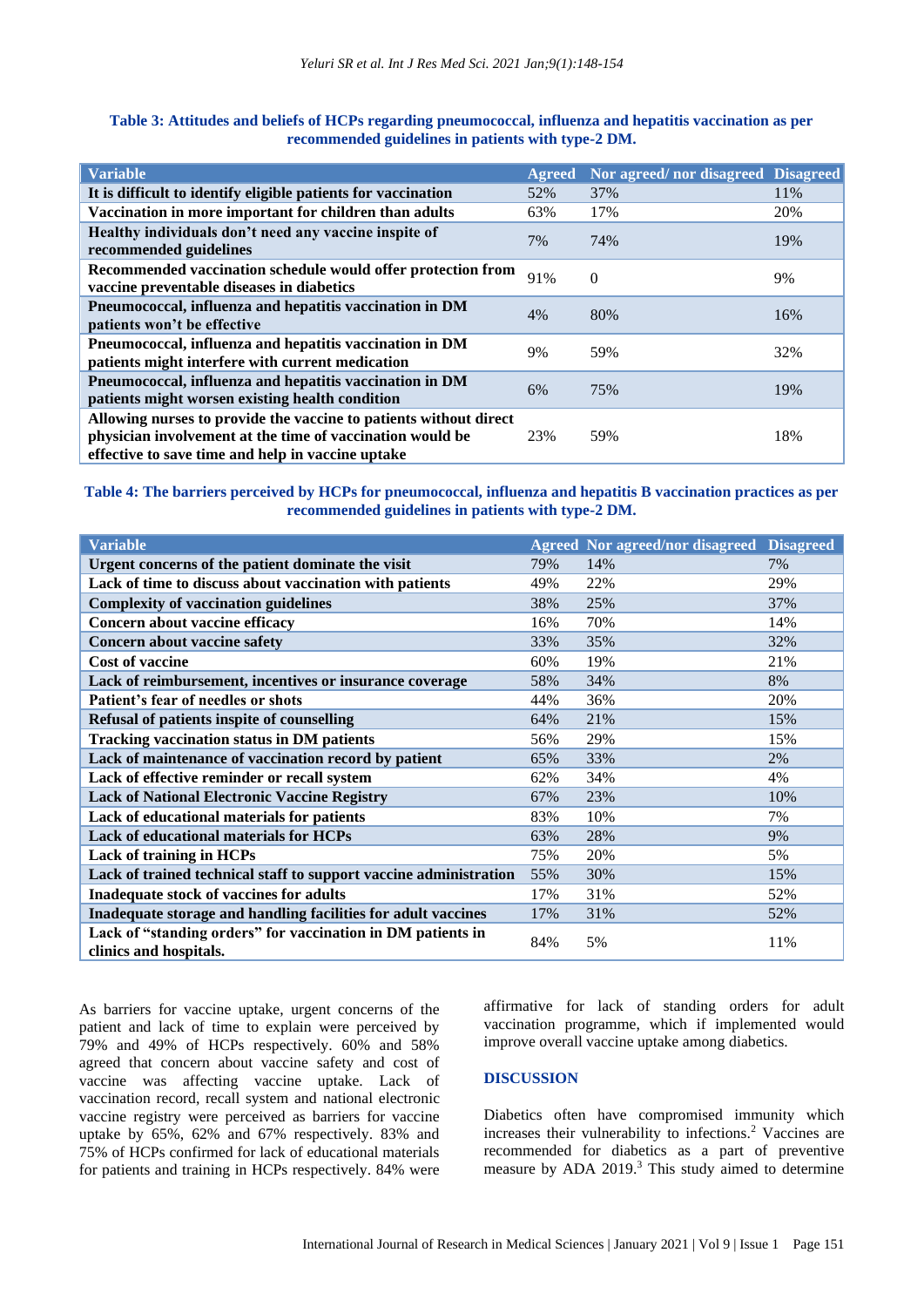various factors hindering immunization programs from prospective of HCPs involved in diabetic care.

In the present study, MBBS professionals accounted for almost 50% of HCPs involved in diabetic care, thus reflecting their substantial contribution in diabetic care. They need to be aware about comprehensive diabetic care which include recommended immunizations.<sup>3</sup> MD HCPs were more involved in recommendations, encouragement and routine vaccinations in diabetics as compared to MBBS. Almost 50% of HCPs agreed that they lacked time to discuss and educate patients about issues pertaining to adult immunization. HCPs are the forefront for improving immunization rates as their recommendation is the greatest motivation.<sup>11,16</sup> It works equally effective as compared to the time and efforts spent on counselling and other preventive services.

The present study revealed that almost 50% of HCPs faced challenges in identifying immunization status of the patient. Though almost 90% felt that immunizations would offer protection against VPDs in diabetics, still nearly 60% felt that immunizations were more important in children than adults. These findings thus reflect lack of knowledge and ignorance about scientific facts regarding immunization programme. False assumptions like healthy individuals don't need immunizations or immunization might interfere with current medications or existing medical conditions, may prevent patient from receiving vaccines inspite of counselling and recommendations.<sup>17</sup> Thus, it is important to recognise that the counselling and convincing diabetics for vaccinations still remains an achievable target to catalyse a healthy aging program.

The present study revealed that one of the most significant practice barriers for immunization was the urgent concerns of the patient that dominated the visit, as reported by 79% of HCPs, similar to a study by Szilagyi et al.<sup>12</sup> Egede et al had observed that repeated physician visits were associated with only modest increase in vaccination coverage.<sup>18</sup> HCPs also pointed out that patient's refusal inspite of counselling, patient's fear for needle shot, concern about vaccine safety and efficacy were few reasons for less vaccination rates similar to observation by David et al.<sup>17</sup> Thus, it calls for ownership by HCPs to educate and motivate patients about immunization.

In the present study, almost 60% HCPs felt need of educational materials and proper training to improve vaccine uptake. 38% felt that complexity of immunizations guidelines was one of the barriers in implementation of immunization. David et al in his study had observed confirmation of the official guidelines about adult immunizations to be their personal sources of information by almost 50% of the physicians.<sup>17</sup> Almost 50% of HCPs pointed out lack of trained technical staff to support vaccine administration. Zimmerman et al had suggested that HCPs and healthcare workers should be

educated about the importance and implementation of vaccination programmes in their clinical practices.<sup>18</sup>

The present study also showed that lack of educational material for patients was one of the barriers for immunization. Inclusion of display materials like posters, fact sheets in clinics would prompt patients to enquire about vaccination. Easy access to accurate information would help to overcome the fears and concerns about vaccines. Once the concept of vaccination is accepted, the individual himself would seek for opportunity for vaccination. In the present study more than 50% HCPs were concerned about the cost of the vaccine and perceived lack of incentives, reimbursement and insurance coverage to be potential barriers. Vaccination is not mere a measure of protection, but also a social responsibility. Hence, it demands strong leadership, setting immunisation goals, establishing infrastructure and co-ordination of the healthcare policy makers and pharmaceutical companies to make immunization affordable and accessible to patients.

In the present study, 84% HCPs perceived lack of standing orders to be one of the strongest barriers for implementation of immunization. Standing orders to the healthcare workers in the clinics and hospitals would facilitate immunization.<sup>20</sup> Other barriers include tracking vaccination status, owing either to lack of record or National electronic Vaccine Registry, similar to findings by MacDougall et al in a study done in HCPs responsible for immunization delivery to adults and/or consultation regarding vaccines.<sup>21</sup> In a review of 41 studies, Szilagyi et al had observed patient reminder/recall interventions was an effective strategy to improve immunization.<sup>22</sup> Better documentation can facilitate patient identification, tracking status and thus increase immunization coverage.

Unlike the success story of childhood immunization in India, adult vaccination still remains sub-optimal and under-appreciated. This calls for an action, initiation and co-ordination by HCPs along with healthcare delivery system and policymakers to identify potential roadblocks. Provider's education, reorientation of intellections, efforts and expenditure and follow-up assessment of the knowledge and behaviours of providers and the public in response to these interventions are required to formulate receptive and evidence-based immunization programs.<sup>16</sup> More the proportion of vaccinated individuals, greater the protection from infections.

The study has some limitations. A convenient sample size was adopted with no formal sample size calculation. The nature of the study was cross-sectional. The findings in the study have been derived from self-reported information which has potential for reporting bias. Increase in size of cohort and longitudinal follow-up with interventions over a period of time shall help in establishing temporal relationships with the factors associated with information and implementation of adult immunization programmes. However, this study can be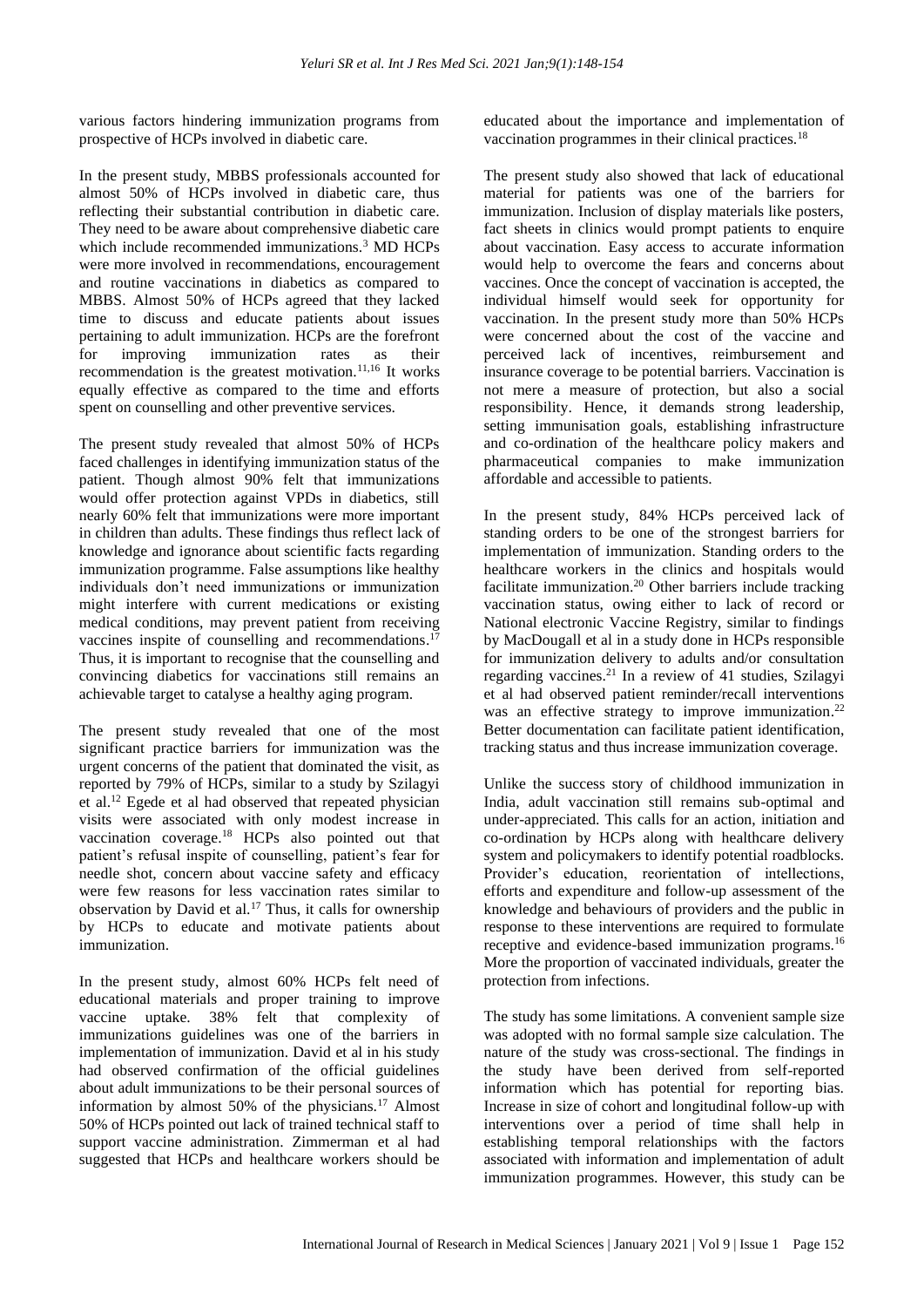taken as an initiative to delve with the knowledge and perceived barriers of HCPs towards adult immunization in type-2 DM patients.

### **CONCLUSION**

The present study showed the existence of substantial lacunae in knowledge and practice among HCPs, despite recommendations for adult immunization as a part of comprehensive management in type-2 DM. Tracking immunization status, concern about vaccine cost and safety, patient's refusal, lack of educational materials and training about adult immunization and lack of standing orders were perceived as potential barriers by HCPs. As HCPs are the primary drivers of vaccinations programmes, their communication and recommendations to patients play a key role in vaccine uptake. When supported with consistent vaccination tracking system, strong political will and interventions for improving public perceptions about VPDs and vaccination, HCPs can facilitate vaccine uptake and reduce VPD-associated mortality and morbidity.

#### **ACKNOWLEDGEMENTS**

We would like to express our gratitude to all the healthcare professionals who participated in this study. We are also grateful to Prof. Dr. A. Rangarao, Vice Principal of GVP IHC and MT, Visakhapatnam for his support and guidance.

*Funding: No funding sources Conflict of interest: None declared Ethical approval: The study was approved by the Institutional Ethics Committee*

#### **REFERENCES**

- 1. GBD 2017 Causes of Death Collaborators. Global, regional, and national age-sex-specific mortality for 282 causes of death in 195 countries and territories, 1980-2017: a systematic analysis for the Global Burden of disease study 2017. Lancet. 2018;392:1736-88.
- 2. Casqueiro J, Casqueiro J, Alves C. Infections in patients with diabetes mellitus: A review of pathogenesis. Indian J Endocrinol Metab. 2012;16:S27-36.
- 3. American Diabetes Association. 3. Comprehensive medical evaluation and assessment of comorbidities: Standards of Medical Care in Diabetes-2019. Diabetes Care. 2019;42(1): S34-45.
- 4. API Guidelines "Executive Summary. The Association of Physicians of India Evidence-Based Clinical Practice Guidelines on Adult Immunization" Expert Group of the Association of Physicians of India on Adult Immunization in India JAPI. 2009;57:345-56.
- 5. Kim DK, Hunter P. Recommended adult immunization schedule. United States, 2019. Ann Intern Med. 2019;170(3):182-92.
- 6. Reilly ML, Schillie SF, Smith E, Poissant T, Vonderwahl CW, Gerard K, et al. Increased risk of acute hepatitis B among adults with diagnosed diabetes mellitus. J Diab Sci Tech. 2012;6(4):858- 66.
- 7. Thomas K, Mukkai Kesavan L, Veeraraghavan B, Jasmine S, Jude J, Subhankar M, et al. Invasive pneumococcal disease associated with high case fatality in India. J Clin Epidemiol. 2013;66(1):36- 43.
- 8. Zhang YY, Tang XF, Du CH, Wang BB, Bi ZW, Dong BR. Comparison of dual influenza and pneumococcal polysaccharide vaccination with influenza vaccination alone for preventing pneumonia and reducing mortality among the elderly: A meta-analysis. Hum Vaccin Immunother 2016;12(12):3056-64.
- 9. Bhat RA, Wani SA, Kharbanda R, Sethi S. An observational study on pneumococcal and influenza vaccination status of patients with type 2 diabetes mellitus. Int J Res Med Sci. 2018;6:3842-5.
- 10. Koul PA, Bhat MA, Ali S, Rahim S, Ahmad SJ, Ahmad S, et al. Short Communication: Influenza and Pneumococcal vaccination in patients with diabetes. J Diabetol. 2014;2(5):1-6.
- 11. Higuch M, Narumoto K, Goto T, Inoue M. Correlation between family physician's direct advice and pneumococcal vaccination intention and behaviour among the elderly in Japan: a cross sectional study. BMC Fam Pract. 2018;19:153.
- 12. Szilagyi PG, Shone LP, Barth R, Kouides RW, Long C, Humiston SG, et al. Physician practices and attitudes regarding adult immunizations. Prevent Med. 2005;40:152-61.
- 13. Verma R, Khanna P, Chawla S. Adult immunization in India: importance and recommendations. Hum Vaccin Immunother. 2015;11(9): 2180-2.
- 14. Briss PA, Rodewald LE, Hinman AR, Shefer AM, Strikas RA, Bernier RR, et al. Reviews of evidence regarding interventions to improve vaccination coverage in children, adolescents, and adults. Am J Prevent Med. 2000;18(1):97-140.
- 15. Briss PA, Brownson RC, Fielding JE, Zaza S. Developing and using the guide to community preventive services: lessons learned about evidencebased public health. Annu Rev Public Health. 2004;25:281-302.
- 16. Schneeberg A, Bettinger JA, McNeil S, Wards BJ, Dionne M, Cooper C, et al. Knowledge, attitudes, beliefs and behaviours of older adults about pneumococcal immunization, a Public Health Agency of Canada/Canadian Institutes of Health Research Influenza Research Network (PCIRN) investigation. BMC Public Health. 2014;14:442.
- 17. David RJ, Kristin LN, Kim L. Barriers to adult immunization. Am J Med. 2008;121(7):S29-35.